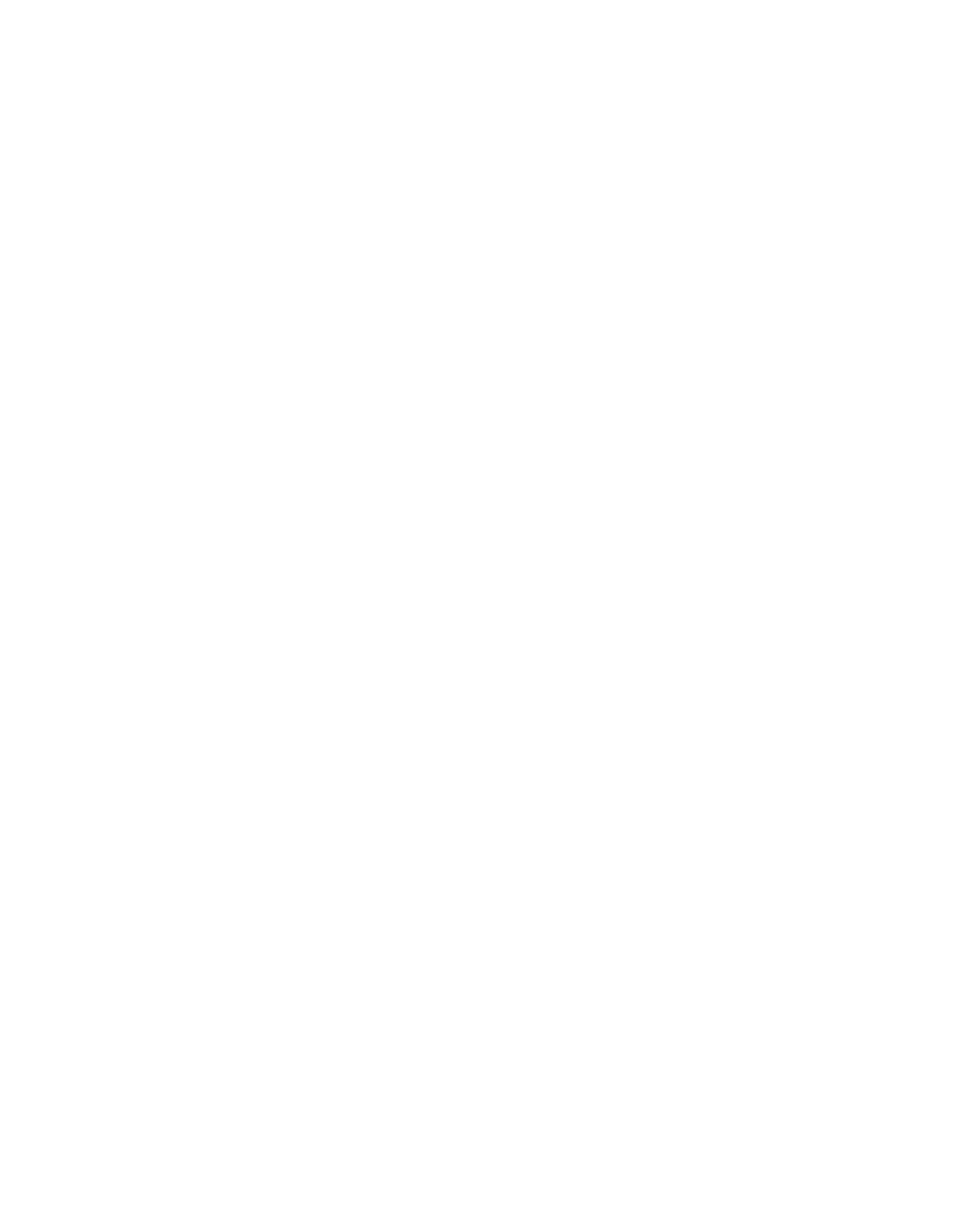# **Grade 10 Literacy Assessment SAMPLE A KEY**

| Question<br><b>Number</b> | Depth of<br><b>Knowledge Level</b> | <b>Point Value</b>      | <b>Critical Reading</b> | <b>Correct Response</b>                              |
|---------------------------|------------------------------------|-------------------------|-------------------------|------------------------------------------------------|
| $A-1$                     | 1                                  | $\mathbf{1}$            |                         | D: C: C                                              |
| $A-2$                     | $\overline{c}$                     | $\mathbf{1}$            | $\checkmark$            | $\mathsf C$                                          |
| $A-3$                     | 1                                  | $\overline{c}$          |                         | D:A:C:E                                              |
| $A-4$                     | $\sqrt{2}$                         | 1                       |                         | $A:Z^*$ :C:Z                                         |
| $A-5$                     | $\sqrt{2}$                         | $\mathbf{1}$            |                         | B                                                    |
| $A-6$                     | $\mathbf{1}$                       | $\mathbf{1}$            |                         | $\mathsf C$                                          |
| $A-7$                     | $\ensuremath{\mathsf{3}}$          | $\mathbf{1}$            | $\checkmark$            | A                                                    |
| $A-8$                     | $\ensuremath{\mathsf{3}}$          | 1                       | $\checkmark$            | A                                                    |
| $A-9$                     | $\sqrt{2}$                         | $\mathbf{1}$            | $\checkmark$            | $\mathsf C$                                          |
| $A-10$                    | $\mathbf{1}$                       | $\mathbf{1}$            |                         | A                                                    |
| $A-11$                    | $\sqrt{2}$                         | $\mathbf{1}$            |                         | B                                                    |
| $A-12$                    | 3                                  | $\mathbf{1}$            |                         | $\mathsf C$                                          |
| $A-13$                    | $\,$ 3 $\,$                        | $\mathbf{1}$            |                         | $\mathsf C$                                          |
| $A-14$                    | 3                                  | $\mathbf{1}$            |                         | D                                                    |
| $A-15$                    | $\mathbf{3}$                       | $\,$ 6 $\,$             |                         | constructed response question<br>(see Scoring Guide) |
| A16                       | $\mathbf{3}$                       | 12                      |                         | constructed response question<br>(see Scoring Guide) |
| BLI-1                     | $\overline{c}$                     | $\mathbf{1}$            |                         | C:A                                                  |
| BLI-2                     | $\ensuremath{\mathsf{3}}$          | 1                       | $\checkmark$            | $\mathsf{C}$                                         |
| BLI-3                     | 1                                  | $\overline{\mathbf{c}}$ |                         | A:A:B:A                                              |
| BLI-4                     | $\mathbf{1}$                       | $\mathbf{1}$            |                         | A:B:Z:Z                                              |
| BLI-5                     | $\,3$                              | 1                       | $\checkmark$            | A                                                    |
| BLI-6                     | $\sqrt{2}$                         | $\overline{c}$          |                         | C:E:D:B:A                                            |
| BLI-7                     | $\ensuremath{\mathsf{3}}$          | 1                       | $\checkmark$            | A                                                    |
| BLI-8                     | $\sqrt{2}$                         | $\mathbf{1}$            |                         | $\mathbf C$                                          |
| BLI-9                     | $\mathbf{1}$                       | $\mathbf{1}$            |                         | B                                                    |
| <b>BLI-10</b>             | $\,3$                              | $\mathbf{1}$            | $\checkmark$            | A                                                    |
| <b>BLI-11</b>             | $\mathbf{1}$                       | $\mathbf{1}$            |                         | $\mathsf C$                                          |
| <b>BLI-12</b>             | $\overline{c}$                     | $\mathbf{1}$            | $\checkmark$            | $\mathbf C$                                          |
| <b>BLI-13</b>             | 3                                  | $\mathbf{1}$            |                         | B                                                    |
| <b>BLI-14</b>             | $\mathbf{3}$                       | 12                      |                         | constructed response question<br>(see Scoring Guide) |

\* Z indicates that the response must not be selected.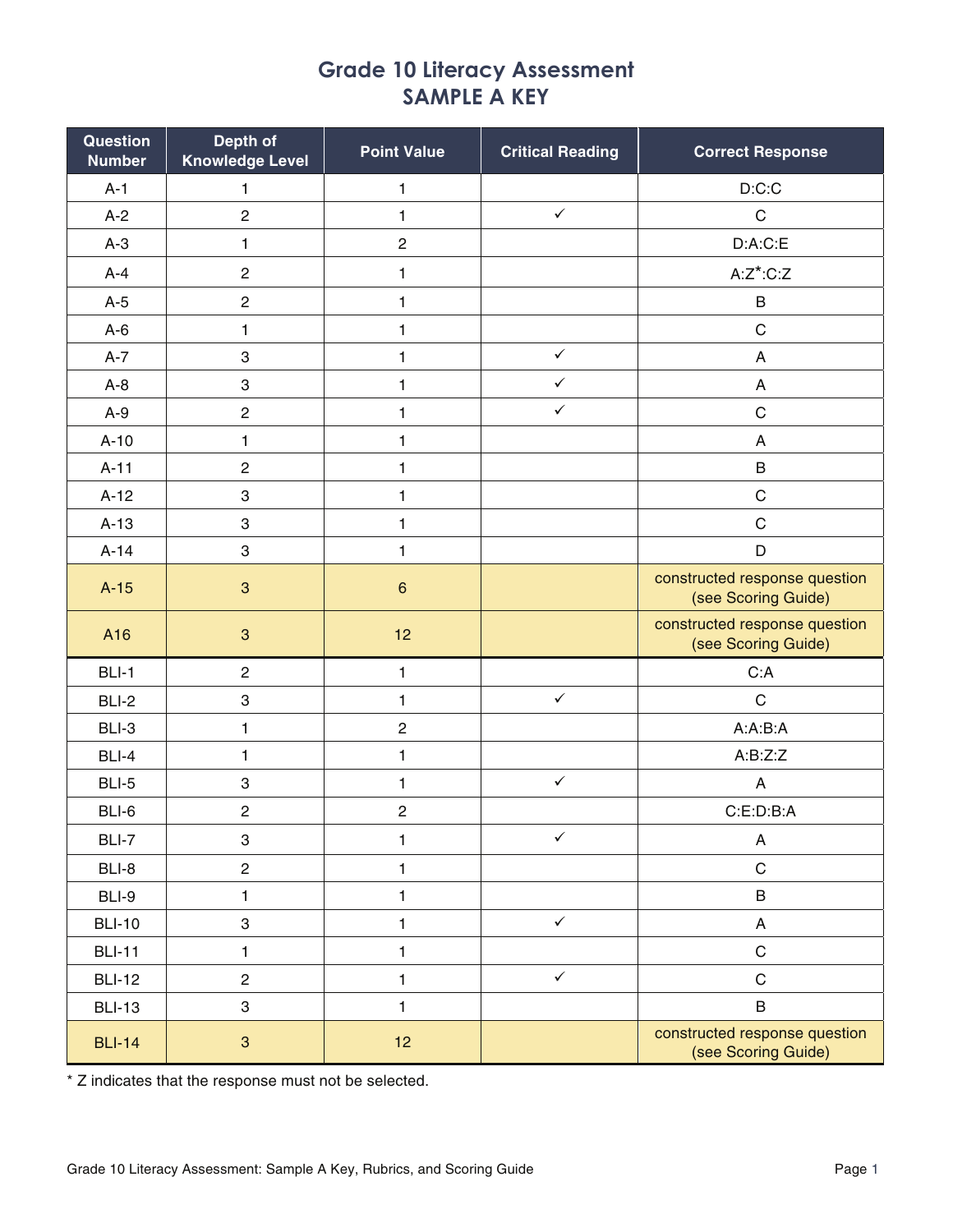| Question<br><b>Number</b> | Depth of<br><b>Knowledge Level</b> | <b>Point Value</b> | <b>Critical Reading</b> | <b>Correct Response</b>                              |
|---------------------------|------------------------------------|--------------------|-------------------------|------------------------------------------------------|
| BLE-1                     | 1                                  |                    |                         | B                                                    |
| BLE-2                     | $\overline{2}$                     |                    |                         | A                                                    |
| BLE-3                     | 1                                  | $\overline{2}$     |                         | A:Z:C:D:Z                                            |
| BLE-4                     | $\overline{c}$                     | 1                  |                         | A                                                    |
| BLE-5                     | $\overline{2}$                     |                    | $\checkmark$            | C                                                    |
| BLE-6                     | 3                                  |                    |                         | $\mathsf C$                                          |
| BLE-7                     | $\overline{c}$                     |                    |                         | A:B:A                                                |
| BLE-8                     | $\overline{2}$                     |                    |                         | A                                                    |
| BLE-9                     | 1                                  |                    |                         | B                                                    |
| <b>BLE-10</b>             | $\overline{2}$                     |                    | $\checkmark$            | A                                                    |
| <b>BLE-11</b>             | 3                                  |                    |                         | B                                                    |
| <b>BLE-12</b>             | 3                                  |                    |                         | B                                                    |
| <b>BLE-13</b>             | 3                                  |                    |                         | $\mathsf C$                                          |
| <b>BLE-14</b>             | 3                                  |                    |                         | $\mathsf C$                                          |
| <b>BLE-15</b>             | 3                                  | 12                 |                         | constructed response question<br>(see Scoring Guide) |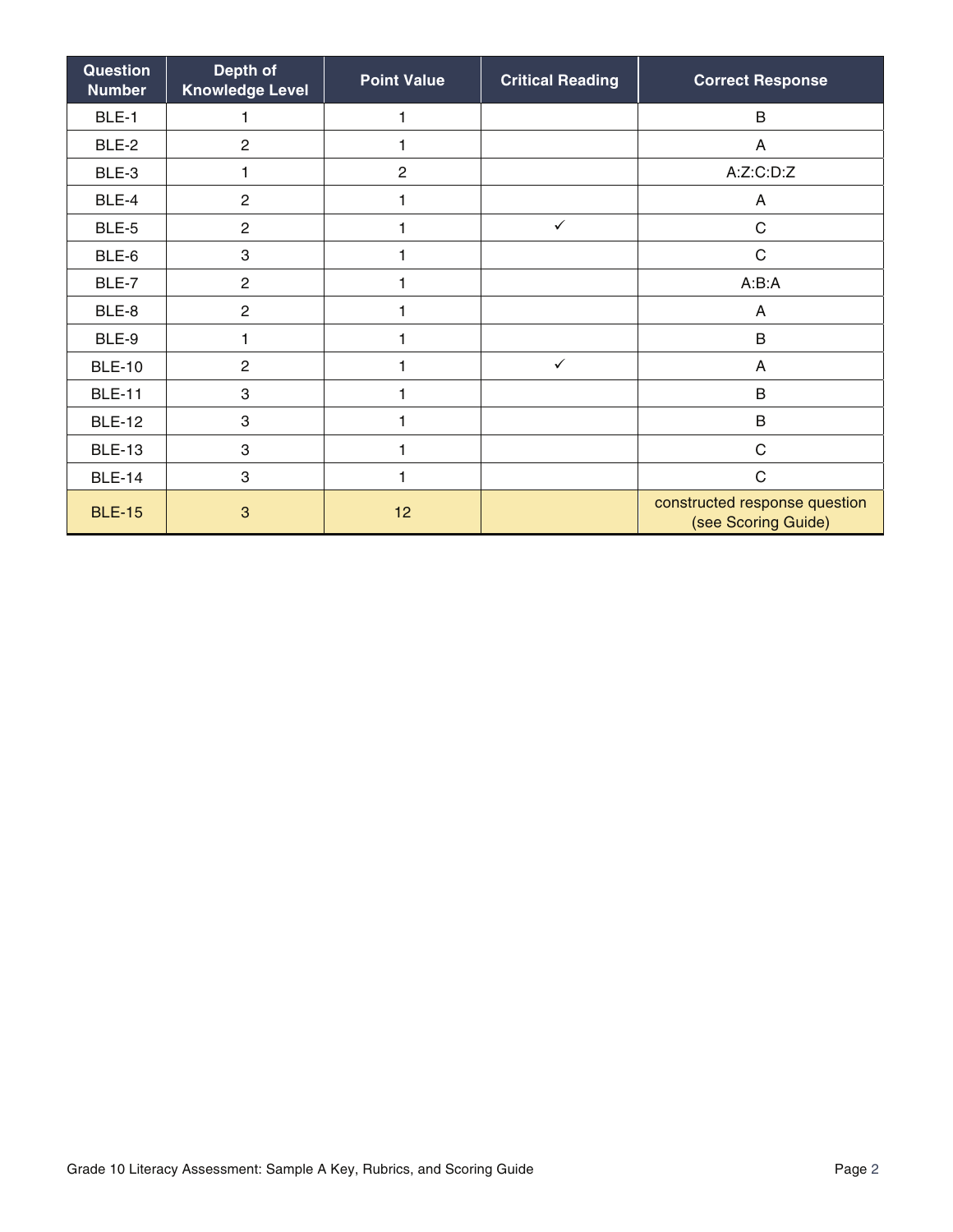# **Grade 10 Graduation Literacy Assessment SAMPLE A RUBRICS AND SCORING GUIDE**

# **Part A: Graphic Organizer – Rubric**

| The three response is <b>proficient</b> and demonstrates a complete understanding of the texts and task.<br>extracts and clearly communicates relevant information from texts and summarizes ideas<br>٠<br>provides evidence and draws conclusions from the texts<br>٠<br>expresses meaningful judgments and interpretations of the texts |
|-------------------------------------------------------------------------------------------------------------------------------------------------------------------------------------------------------------------------------------------------------------------------------------------------------------------------------------------|
| The two response is <b>competent</b> and demonstrates a straightforward understanding of the texts and task.<br>extracts and communicates some information from texts and lists ideas<br>offers adequate evidence for simple conclusions<br>$\bullet$<br>expresses judgments about ideas from the texts<br>$\bullet$                      |
| The one response is <b>developing</b> and demonstrates a limited understanding of the texts and task.<br>extracts relevant words and phrases from the texts<br>٠<br>attempts to draw conclusions<br>٠<br>judgments may be unrelated to the texts or task<br>٠                                                                             |
| The zero response is <b>unacceptable</b> and demonstrates a lack of understanding of texts and task.<br>The response is too short or is unrelated to the task.<br>٠                                                                                                                                                                       |
| No response.                                                                                                                                                                                                                                                                                                                              |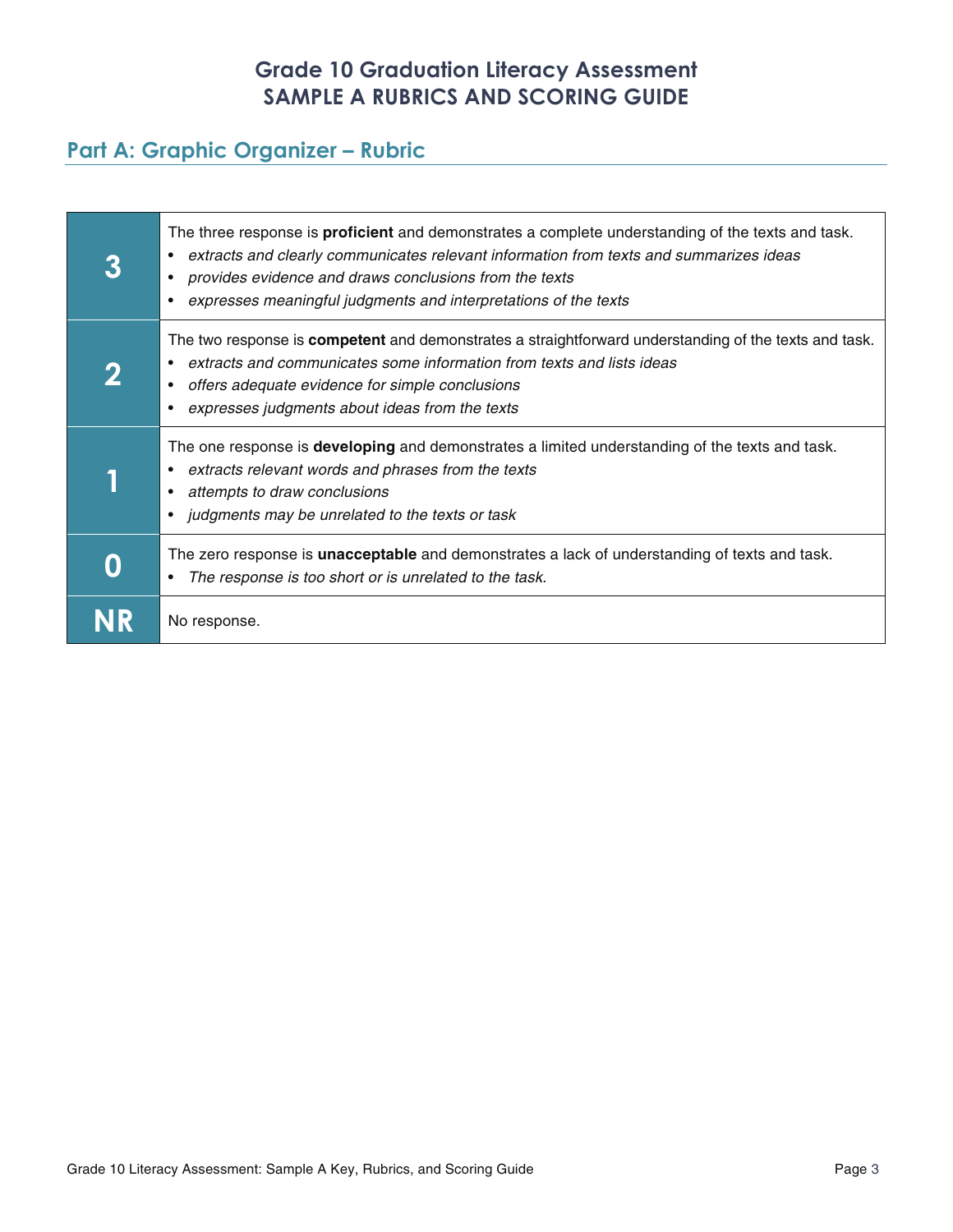# **Question A-15 (Graphic Organizer) – Scoring Guide**

| Question A-15 (6 points)                        |                                                                        | What is the Anthropopene and Are We in It?<br>The Lesing World<br><b>Living with Bears</b>      |
|-------------------------------------------------|------------------------------------------------------------------------|-------------------------------------------------------------------------------------------------|
| Supposted filme: 10 minutes                     |                                                                        |                                                                                                 |
| and the natural world.                          |                                                                        | Based on these texts, write a statement that summarizes the relationship between humans         |
|                                                 | statement about the relationship between humans and the natural world. | Mentify a key idea from each of the texts listed below and briefly explain how it supports your |
| What is the<br>Anthropocene<br>and Are We in 27 | Key idea and brief explanation:                                        |                                                                                                 |
|                                                 |                                                                        |                                                                                                 |
| The Leaing World                                | Key idea and brief exclanation:                                        |                                                                                                 |
|                                                 |                                                                        |                                                                                                 |
| <b>Living with Bears</b>                        | Key idea and brief explanation:                                        |                                                                                                 |
|                                                 |                                                                        |                                                                                                 |
| people's future behaviour.                      |                                                                        | Write a statement explaining how deeper understanding of this relationship might affect         |
|                                                 |                                                                        |                                                                                                 |

**Based on these texts, write a statement that summarizes the relationship between humans and the natural world:**

- Because their actions can have permanent consequences in the natural world, humans must take responsibility for the choices they make.
- Humans must recognize their responsibility to care for the environment and other living species.
- Humans must acknowledge their interdependence with other living species in the world.

## **Identify a key idea from each of the texts listed below and explain how it supports your statement about the relationship between humans and the natural world.**

### What is the Anthropocene and Are We in It?

- Humans have had such a significant impact on our planet that it may be necessary to identify a new period in the Geological time scale. The suggested new name represents the negative effects human behaviour has had on the natural world.
- Scientists disagree about whether or not "Anthropocene" should replace "Holocene" as the name of the current geological time period. The names have typically been assigned in response to geological evidence found in the strata, but conflicting evidence makes the start date imprecise.
- Perhaps the exact naming of a new time period is less important than having a discussion about whether or not the name change is necessary. Humans are the only species that is aware of the effect it is having on the planet.

### The Losing World

- Thousands of species face extinction. The loss will be devastating to all living creatures, including humans.
- Human survival depends upon other species in the natural environment. People must make a better effort to protect these important natural resources.
- The graphic suggests a pessimistic point of view given human's willingness to take action to preserve the natural environment.

### Living with Bears

- Traditional knowledge calls upon humans to see themselves as a species no more than equal to other species in the natural world. This point of view leads to greater understanding and respect for all living things.
- Humans must recognize the essential characteristics of other species around them. By understanding their habits and needs, humans are better prepared to co-exist with them.
- Attitudes that suggest humans are superior to other living species are certain to produce conflict. In seeing themselves as equals with other species, humans will learn to live in harmony with them.

## **Write a statement explaining how deeper understanding of this relationship might affect people's future behaviour.**

- As humans become more aware of the devastating effects their actions are having on the natural world, they will finally make changes to help protect the environment.
- Although human activity is damaging the natural world permanently, many are taking steps to recognize and resolve the problem.
- Once humans recognize the problems they have created through ignorance or arrogance, they will begin to take responsibility for their actions.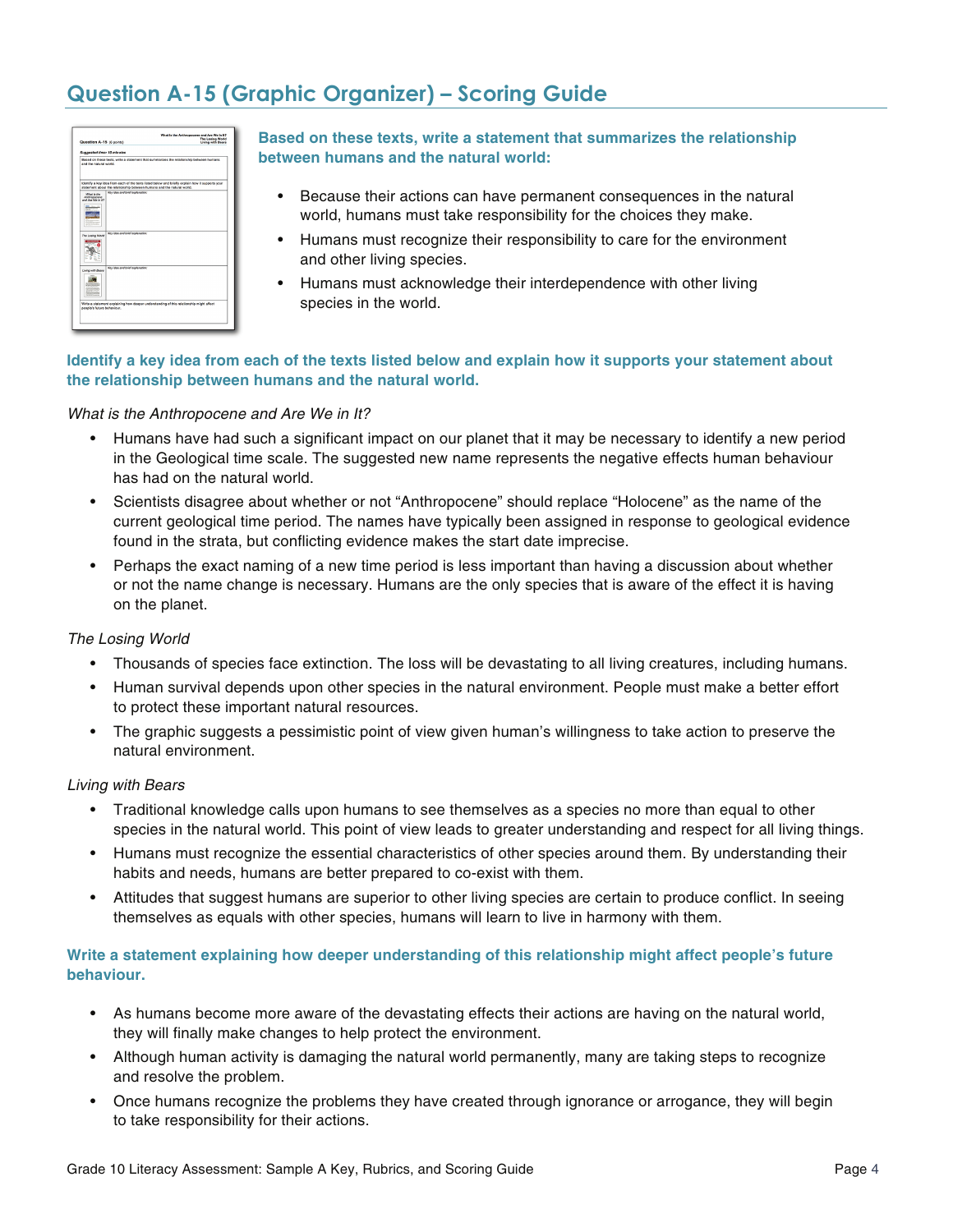## *What do these texts have to say?*

| 6            | The six response is superior in terms of content, understanding and/or written expression:<br>Demonstrates an insightful understanding of the text(s) at an interpretive level.<br>٠<br>Response is engaging and is supported with thoroughly developed details from the text(s); insightful<br>conclusions are drawn.<br>The format and writing style are effective and demonstrate skillful control of language; despite its<br>$\bullet$<br>clarity and precision, the response need not be error-free. |
|--------------|------------------------------------------------------------------------------------------------------------------------------------------------------------------------------------------------------------------------------------------------------------------------------------------------------------------------------------------------------------------------------------------------------------------------------------------------------------------------------------------------------------|
| 5            | The five response is <b>proficient</b> in terms of content, understanding and/or written expression:<br>Demonstrates a clear understanding of the text(s) at an interpretive level.<br>$\bullet$<br>Response is convincing and is supported with purposefully chosen details from the text(s); effective<br>conclusions are drawn.<br>The writing is well organized and reflects a strong command of the conventions of language; errors<br>$\bullet$<br>may be present but are not distracting.           |
| 4            | The four response is competent in terms of content, understanding and/or written expression:<br>Demonstrates a clear understanding of the text(s); may be literal.<br>٠<br>Response displays appropriate textual support; may rely heavily on paraphrasing; adequate<br>conclusions are drawn.<br>The writing is organized and straightforward; conventions of language are usually followed, but<br>٠<br>some errors are evident.                                                                         |
| 3            | The three response is minimally acceptable in terms of content, understanding and/or written expression:<br>Understanding of the text(s) may be superficial or partially flawed.<br>٠<br>Response may be somewhat undeveloped and textual support may be meagre; conclusions are weak.<br>Writing communicates a sense of purpose, but errors in diction and/or conventions of language can<br>$\bullet$<br>be distracting.                                                                                |
| $\mathbf{z}$ | The two response is limited in terms of content, understanding and/or written expression:<br>There is an attempt to address the topic but understanding of the text(s) or the task may be flawed.<br>٠<br>Response and/or conclusions may be seriously underdeveloped and lacking sufficient textual<br>support.<br>The meaning of the writing may be unclear due to recurring or distracting errors in diction and/or<br>conventions of language.                                                         |
|              | The one response is insufficient in terms of content, understanding and/or written expression:<br>Topic is acknowledged but response is too brief to demonstrate understanding.<br>٠<br>Response lacks textual support.<br>٠<br>Errors in writing may render meaning unintelligible.<br>٠                                                                                                                                                                                                                  |
| 0            | The zero response is unacceptable in terms of content, understanding and/or written expression:<br>Does not address the topic or simply restates the question.<br>$\bullet$                                                                                                                                                                                                                                                                                                                                |
| <b>NR</b>    | No response.                                                                                                                                                                                                                                                                                                                                                                                                                                                                                               |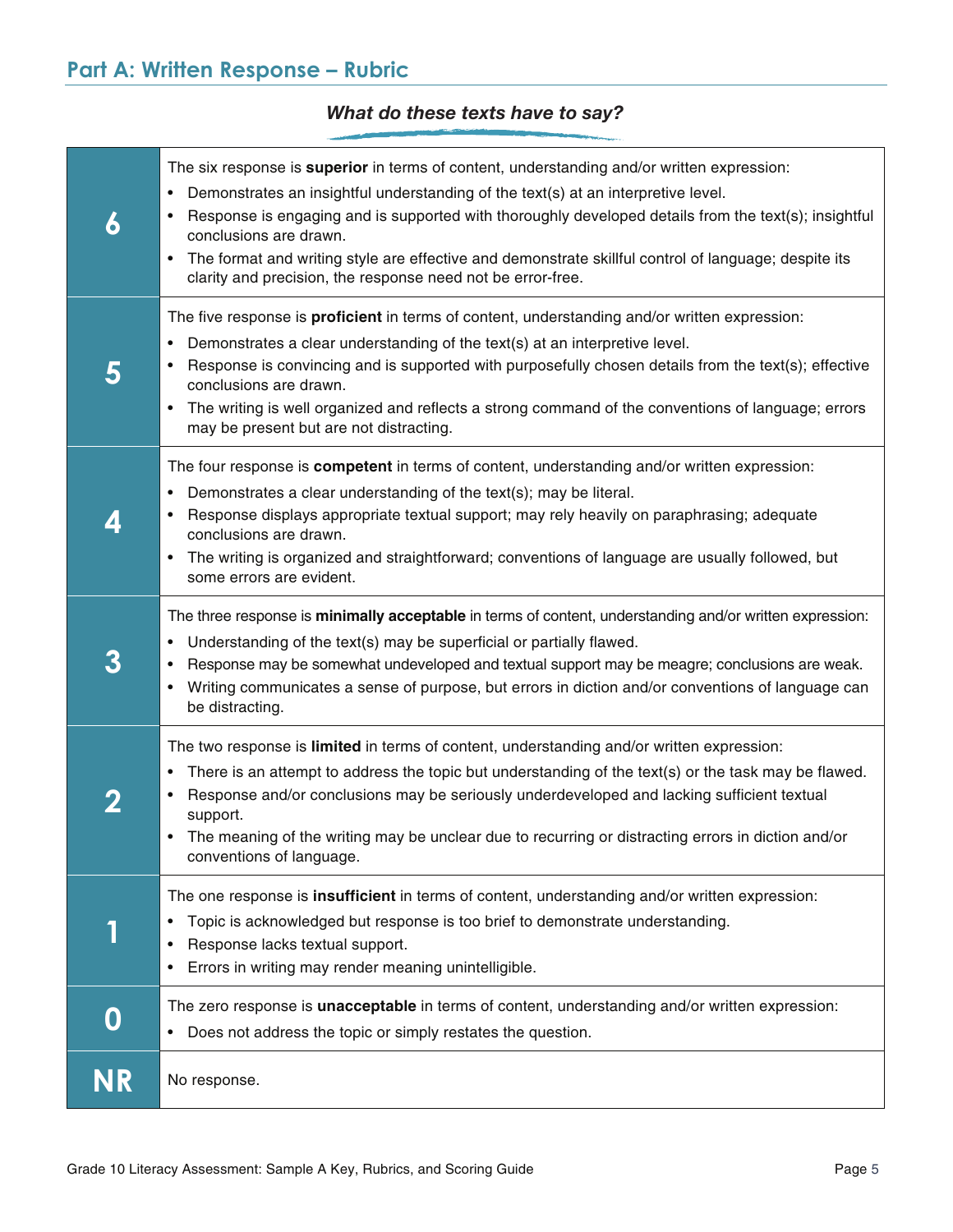# **Question A-16 (What do these texts have to say?) – Scoring Guide**



## **To what extent do humans have control over the natural world?**

All three passages suggest that humans have the ability to change the natural world. Because this ability goes largely unrecognized or is disregarded, the consequences are largely negative. By adjusting their own behaviour, humans can use this control in positive ways.

### **What is the Anthropocene and Are We in It?**

- Human impact on the environment is of such magnitude that it may require the declaration of a new time period in geological history. (paragraph 2)
- The current period label may be outdated "because human-kind has caused mass extinctions…polluted the oceans…altered the atmosphere." (paragraph 3)
- Limited evidence of human activity appears in the rock strata. This leads to questions about when a new period would be considered to begin. "…atomic era…radiation in soils…agriculture's signature in Europe…A.D. 900" (paragraph 5)
- The start date may be irrelevant to the message. "...strong reminder to the general public that we are now having undeniable impacts…" (paragraph 6)
- The important idea is that humans are having a profound impact on the planet. "We're the first species that's become a planet-scale influence…" (paragraph 7)

## **The Losing World**

- "experts from 193 countries agreed…imminent crisis"
- "58% of the coral reefs are potentially threatened by human activity"
- "40% of the oceans have been affected by human activities such as fishing and pollution"
- "\$500 billion is the contribution of ocean-based businesses to the global economy" but "0.8% of the world's oceans are protected, and 0.08% constitute marine reserves."

### **Living with Bears**

- Humans should consider their attitude toward other living things. "...see yourself as an essential part of something larger." (paragraph 1)
- Humans must recognize their place in the natural world. "...there are no greater or lesser beings or things." (paragraph 1)
- The author urges the reader to accept a humble rather than confrontational role. "When you reside in bear country, you make a soul compact to coexist with them." (paragraph 2)
- The author acknowledges the ability of humans to control the natural world, "When you're out in the wild or what's left of the wild in the Western world…" (paragraph 3) but suggests that they have exerted this control to their own detriment. "Long before our world…driven, noisy, overpopulated place…many beings found respite in wild places." (paragraph 3)
- The author feels negative emotions about human control over the natural world. "What does trouble me…bears losing their lives" (paragraph 5)
- The author lists negative effects of human life on the planet and reminds the reader that all living things experience these negative outcomes. (paragraph 8)
- The author suggests that bears teach us our place of belonging in "a web of life that needs all its parts to sustain itself." (paragraph 9) The bear's gift to humans is the reminder that we have the power to exercise our ability to control the natural environment in positive ways.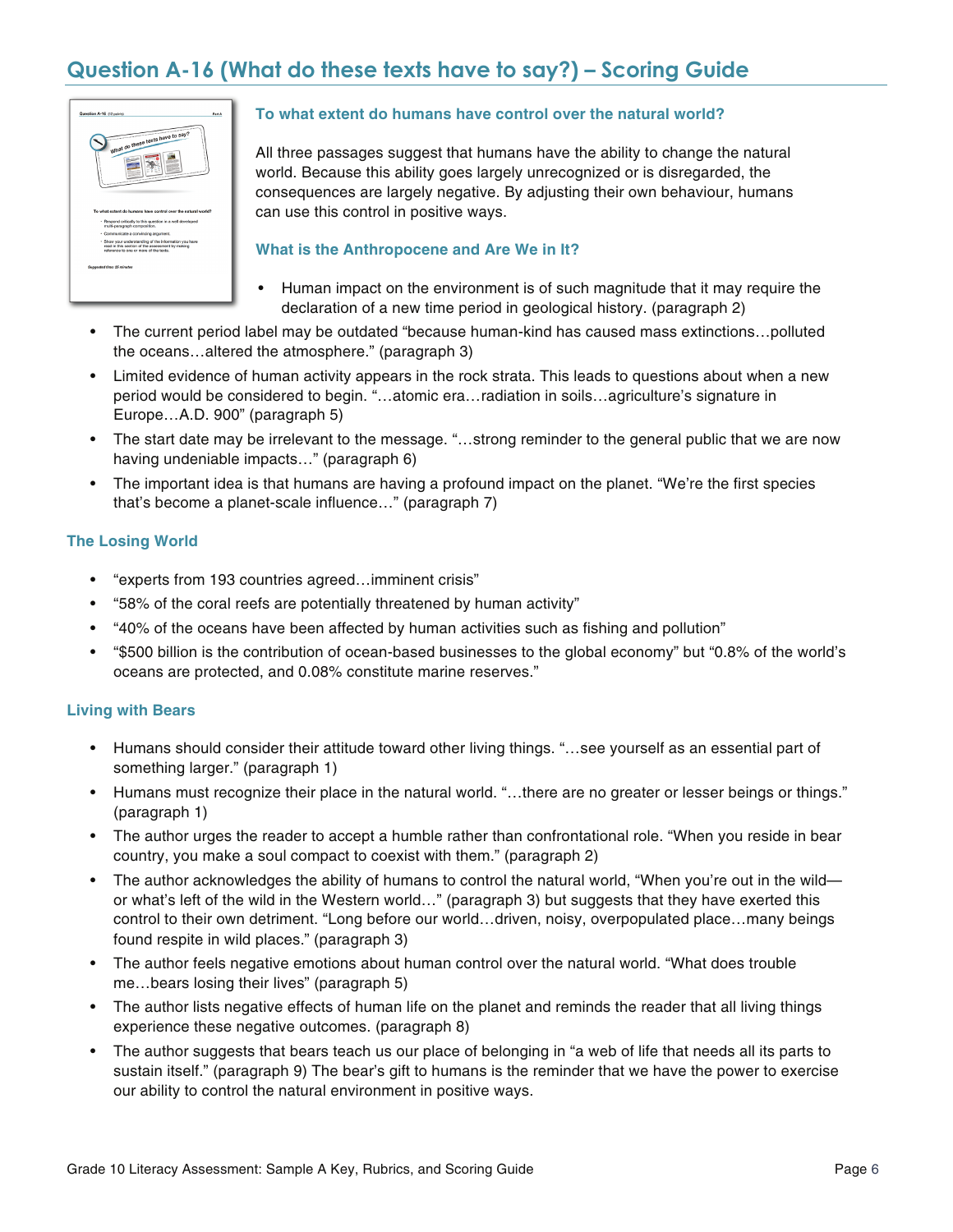## **6**  The six response is **superior** in terms of approach to topic, originality of thought and/or use of language: • addresses the topic with creative insight, sophisticated understanding • perspective is unique; ideas are convincing and skillfully developed writing style is effective and engaging; despite its clarity and precision, the response need not be error-free **5**  The five response is **proficient** in terms of approach to topic, originality of thought and/or use of language: • addresses the topic with some insight and in-depth understanding • perspective demonstrates maturity; ideas are interesting and well developed • writing reflects a strong command of the conventions of language; errors may be present, but are not distracting **4**  The four response is **competent** in terms of approach to topic, originality of thought and/or use of language: • addresses the topic with clear understanding • perspective is consistent; ideas are supported but may be predictable or formulaic • writing is straightforward but lacks variety; conventions of language are usually followed, but some errors are evident **3**  The three response is **minimally acceptable** in terms of approach to topic, originality of thought and/or use of language: • addresses the topic with some understanding • perspective may be vague; ideas may be underdeveloped or disconnected • writing communicates a sense of purpose but is simplistic; errors can be distracting **2**  The two response is **limited** in terms of approach to topic, originality of thought and/or use of language: • attempts to address the topic but understanding may be flawed • perspective is missing or obscure; ideas are unsupported and/or unrelated • writing may be unclear; recurring errors impede meaning **1**  The one response is **insufficient** in terms of approach to topic, originality of thought and/or use of language: • acknowledges the topic but is too brief to demonstrate understanding • perspective and ideas are difficult to discern due to the brevity or limited scope of the response • errors in writing may render meaning unintelligible **0**  The zero response is **unacceptable** in terms of approach to topic, originality of thought and/or use of language. • does not address the topic or simply restates the question **NR** No response.

## *What do you have to say?*